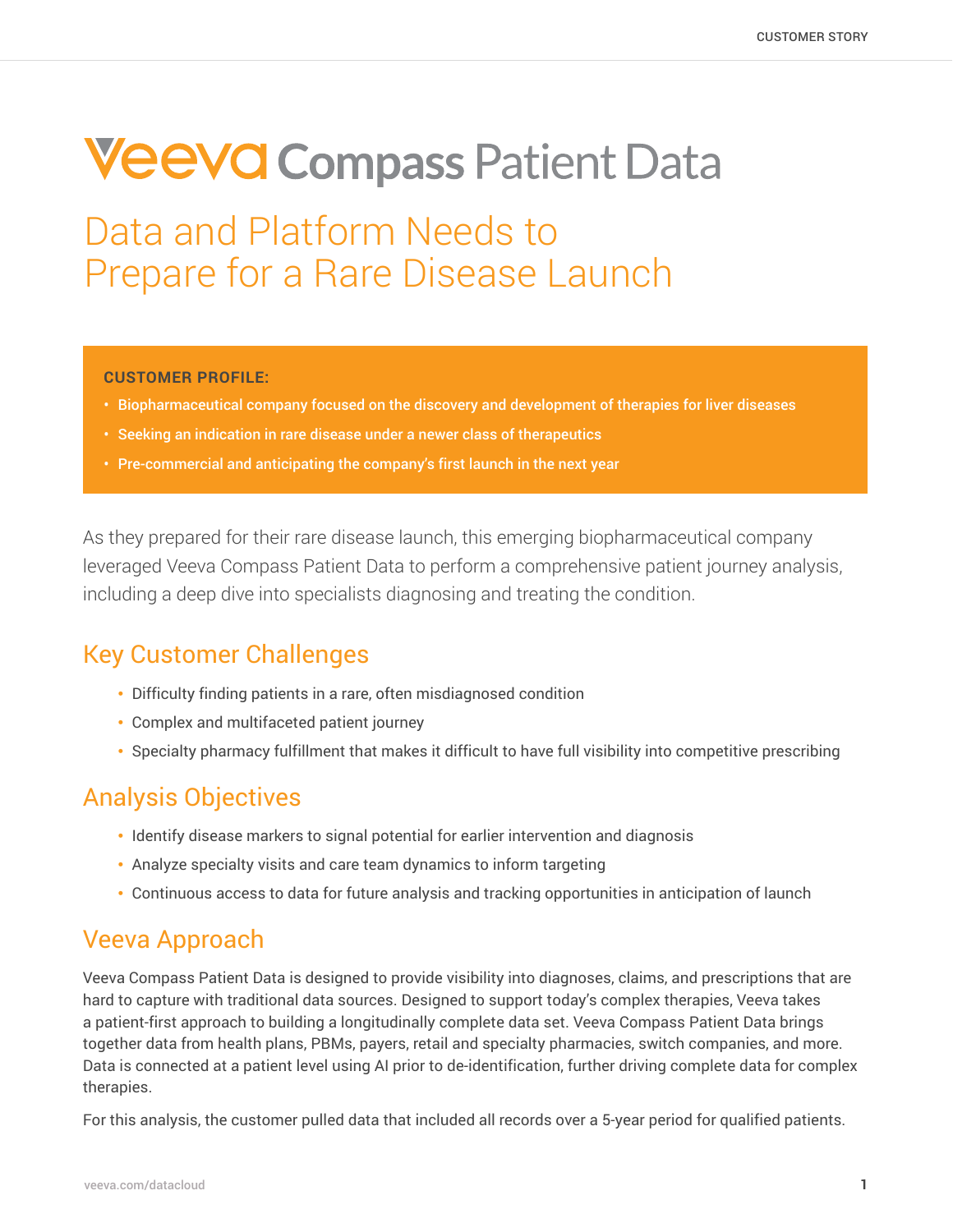## Patient Journey Analysis

The patient journey was analyzed in terms of:

- Treating and diagnosing specialists
- Referring healthcare providers
- Diagnosis visits
- Drug therapy and procedures
- Elapsed time between interventions

The patient journey can take multiple years to get to the eventual treatment and monitoring phase. Symptoms are similar to those of many other conditions, which results in both underdiagnoses and misdiagnoses. It is critical to understand what dynamics lead to proper diagnosis in order to increase early interventions and speed the path to treatment. The predictors of the undiagnosed patient population are evolving in real time, which requires an iterative data and analytics approach.

### Key Findings

In addition to those conditions known to commonly occur among diagnosed patients, the patient journey analysis uncovered a high rate of mood disorders. While mood disorders were included in prior qualitative research with focus groups, the full longitudinal patient history highlighted how meaningful and common this comorbidity is for patients.

#### Business Impact

By identifying key disease markers, the client developed predictive models to find HCPs treating high-risk patients, allowing for earlier intervention, diagnosis, and treatment.



#### Conditions Suffered by Diagnosed Patients CONDITIONS SUFFERED BY DIAGNOSED PATIENTS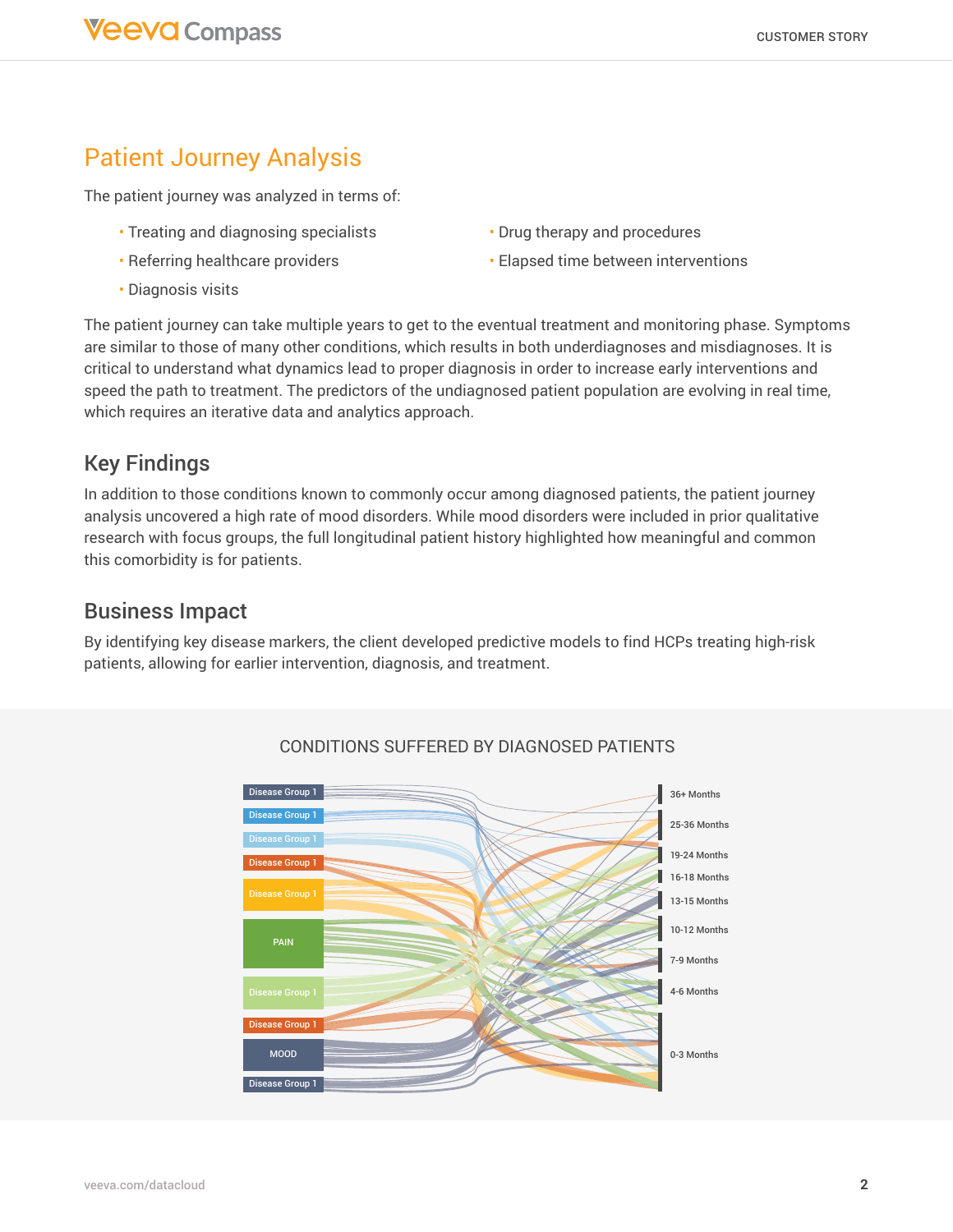## Finding Key Specialists and Healthcare Providers

By analyzing doctors' visits along the patient journey, a wide range of specialists were observed. Key specialists varied by the age of the patient, with urologists and nephrologists playing the largest role in diagnosing middleaged patients, significantly greater than patients of other ages. After seeing numerous specialists for a year prior to diagnosis, the referral to a urologist or nephrologist was highly correlated with a correct diagnosis and treatment.

|                                                                                                          | $10-12$ mo.                                                                                                                                                                                     | 7-9 mo.                                                                                                                                                                              | $4-6$ mo.                                                                                                                                                                           | $0-3$ mo.                                                                                                                                                                           | <b>Diagnosis</b>                                                                                                                                                                       |
|----------------------------------------------------------------------------------------------------------|-------------------------------------------------------------------------------------------------------------------------------------------------------------------------------------------------|--------------------------------------------------------------------------------------------------------------------------------------------------------------------------------------|-------------------------------------------------------------------------------------------------------------------------------------------------------------------------------------|-------------------------------------------------------------------------------------------------------------------------------------------------------------------------------------|----------------------------------------------------------------------------------------------------------------------------------------------------------------------------------------|
| Patient Age 18-34                                                                                        | $\cdot$ IM-18%<br>$\cdot$ DR-7%<br>$\cdot$ OB/GYN-7%<br>$\cdot$ LAc $-4\%$<br>$\cdot$ FM-4%<br>$\cdot$ NEP - 4%<br>$\cdot$ PN $-$ 4%<br>$\cdot$ PA - 4%<br>$\cdot$ PUD-4%<br>$\cdot$ URO $-4\%$ | $\cdot$ FM-9%<br>$\cdot$ IM-9%<br>$\cdot$ LAc - 6%<br>$\cdot$ NEP - 6%<br>$\cdot$ PA-6%<br>$\cdot$ PSY-12%<br>$\cdot$ AH-3%<br>$\cdot$ DR-3%<br>$\cdot$ URO - 3%                     | $\cdot$ FM-13%<br>$\cdot$ CLP - 8%<br>$\cdot$ LAc-5%<br>$\cdot$ DR-5%<br>$\cdot$ EM-5%<br>$\cdot$ IM – 5%<br>$\cdot$ NEP-5%<br>$\cdot$ PN-5%<br>$\cdot$ PA - 5%<br>$\cdot$ URO - 5% | $\cdot$ DR-10%<br>$\cdot$ FM-10%<br>$\cdot$ URO - 10%<br>$\cdot$ IM-8%<br>$\cdot$ PA - 7%<br>$\cdot$ CD - 6%<br>$\cdot$ NEP - 5%<br>$\cdot$ EM-4%<br>$AC. - 4%$<br>$\cdot$ PSY - 1% | $\cdot$ IM-15%<br>$\cdot$ URO - 13%<br>$\cdot$ FM-11%<br>$\cdot$ AH - 4%<br>$\cdot$ CLP-4%<br>$\cdot$ NEP - 4%<br>$\cdot$ PG-4%<br>$\cdot$ AM-2%<br>$\cdot$ DR-2%<br>$\cdot$ EM-2%     |
| Patient Age 35-59                                                                                        | $\cdot$ IM - 13%<br>$\cdot$ DR - 12%<br>$\cdot$ FM-12%<br>$\cdot$ EM $-7\%$<br>$\cdot$ URO - 6%<br>$\cdot$ CD - 4%<br>$\cdot$ NEP - 4%<br>$\cdot$ CML $-4\%$<br>$AC - 3%$<br>$\cdot$ ID - 2%    | $\cdot$ URO - 13%<br>$\cdot$ DR-10%<br>$\cdot$ IM-9%<br>$\cdot$ FM-9%<br>$\cdot$ EM – 8%<br>$\cdot$ CD-5%<br>$\cdot$ NEP - 4%<br>$\cdot$ CML-3%<br>$\cdot$ CLP - 2%<br>$\cdot$ IC-2% | $\cdot$ URO - 14%<br>$\cdot$ IM-10%<br>$\cdot$ DR-9%<br>$\cdot$ FM-11%<br>$\cdot$ CML-5%<br>$\cdot$ EM-5%<br>$\cdot$ NEP - 5%<br>$\cdot$ END-2%<br>$\cdot$ GE $-2\%$                | $\cdot$ URO $-15%$<br>$\cdot$ DR-10%<br>$\cdot$ IM-9%<br>$\cdot$ FM-9%<br>$\cdot$ NEP - 7%<br>$\cdot$ EM – 6%<br>$\cdot$ CD-5%<br>$\cdot$ CML-3%<br>$\cdot$ AN $-$ 2%               | $\cdot$ URO - 48%<br>$\cdot$ NEP-10%<br>$\cdot$ IM – 8%<br>$\cdot$ FM-5%<br>$\cdot$ ID-3%<br>$\cdot$ PA - 3%<br>$\cdot$ AH-2%<br>$\cdot$ DR-2%<br>$\cdot$ GE $-2%$<br>$\cdot$ CLP - 1% |
| <b>Legend</b>                                                                                            |                                                                                                                                                                                                 |                                                                                                                                                                                      |                                                                                                                                                                                     |                                                                                                                                                                                     |                                                                                                                                                                                        |
| AC: Ambulatory/Urgent Care<br>AH: Adolescent Hepatology<br>AM: Adolescent Medicine<br>AN: Anesthesiology |                                                                                                                                                                                                 | EM: Emergency Medicine<br>END: Endocrinology<br><b>FM: Family Medicine</b><br><b>GE: Gastroenterology</b>                                                                            |                                                                                                                                                                                     | NEP. Nephrology<br>OB/GYN: Obstetrics & Gynecology<br>PA: Pharmacology, Clinical<br>PG: Pediatric Gastroenterology                                                                  |                                                                                                                                                                                        |

IC: Interventional Cardiology ID: Infectious Disease IM: Internal Medicine LAc: Licensed Acupuncturists

#### SPECIALISTS VISITED UP TO AND AT THE TIME OF DIAGNOSIS

### Business Impact

CD: Cardiovascular Diseases CLP: Clinical Pathology

DR: Diagnostic Radiology

CML: Clinical, Medical & Lab Immunology

Through expanded HCP segmentation, the customer was able to:

- Identify key HCPs for earlier, more targeted HCP outreach
- Better understand referral, diagnosis and treatment patterns by specialty
- Have a clearer picture of the full treatment team and referral patterns, enabling earlier specialist referrals

PN: Pediatric Nephrology PSY: Psychiatry

PUD: Pulmonary Diseases

URO: Urology